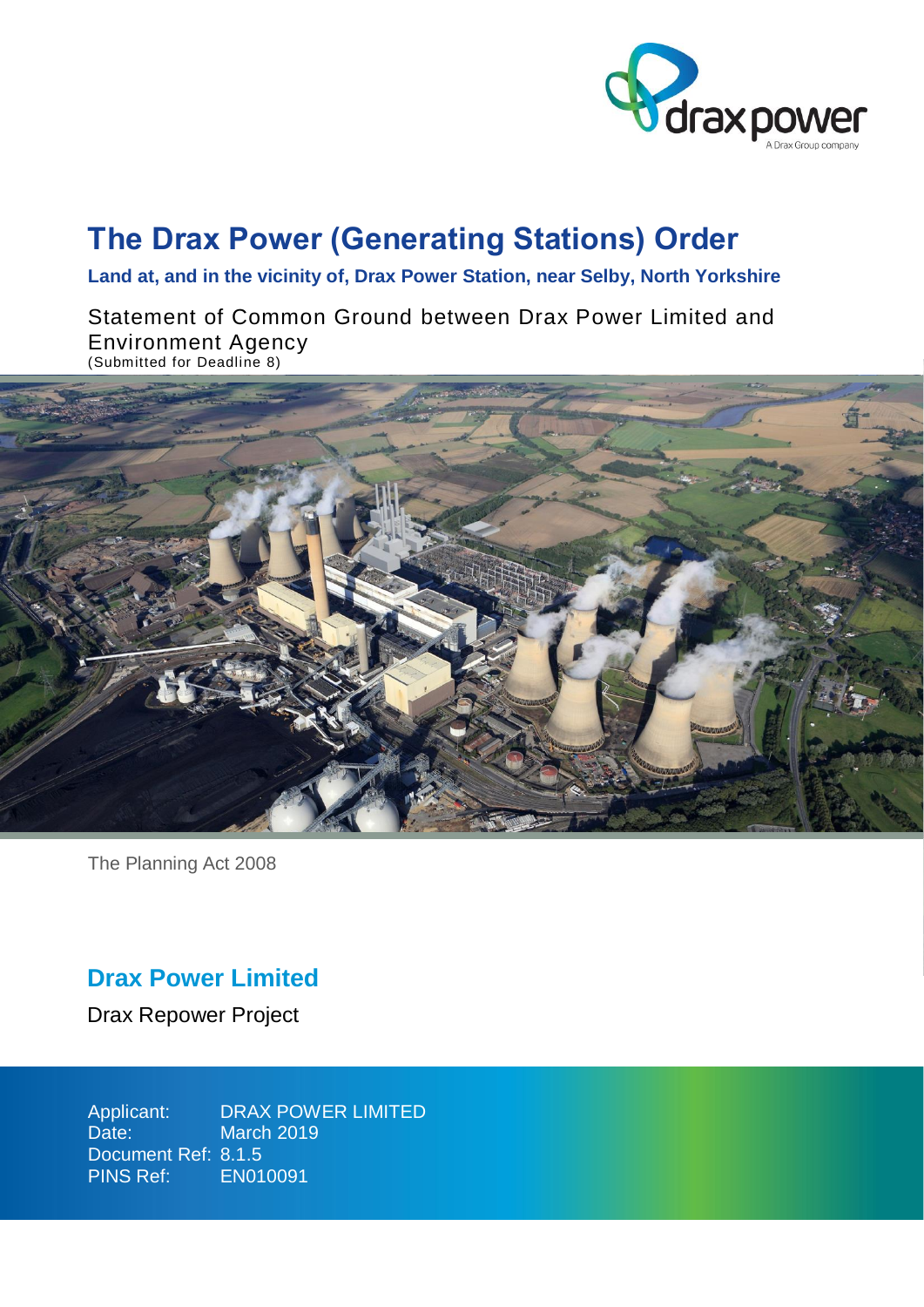# **Document History**

| <b>Document Ref</b>   | 8.1.5                 |                 |
|-----------------------|-----------------------|-----------------|
| <b>Revision</b>       | 003                   |                 |
| <b>Author</b>         | <b>Chris Taylor</b>   |                 |
| <b>Signed</b>         |                       | Date 21/03/2019 |
| <b>Approved By</b>    | Lara Peter            |                 |
| <b>Signed</b>         |                       | Date 21/03/2019 |
| <b>Document Owner</b> | <b>WSP UK Limited</b> |                 |

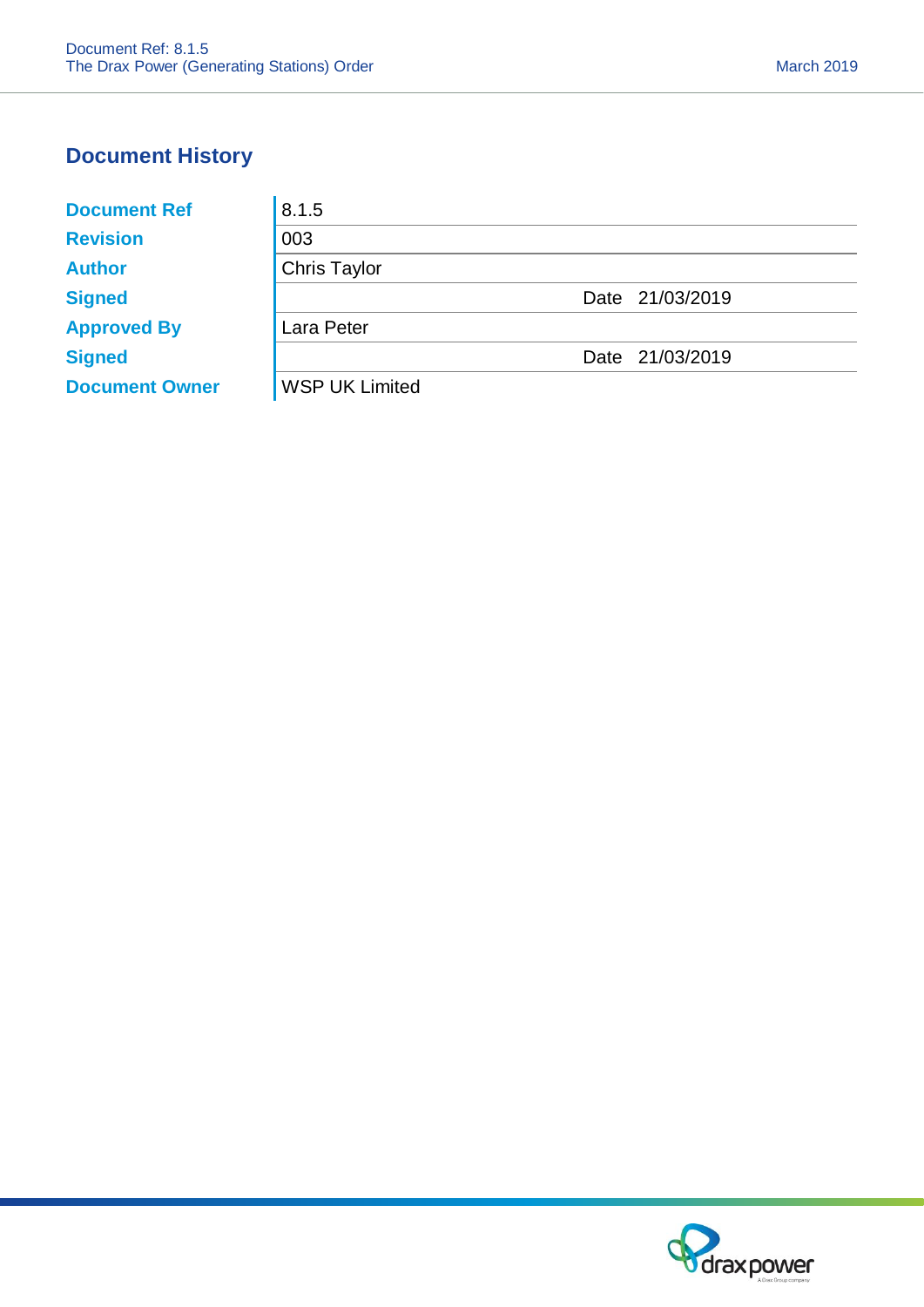# **Contents**

| 1 INTRODUCTION                  |    |
|---------------------------------|----|
| 2 CONSULTATION WITH THE EA      |    |
| <b>3 MATTERS AGREED</b>         | 5  |
| <b>4 AGREEMENT ON THIS SOCG</b> | 15 |
|                                 |    |

# **Table of Tables**

|--|--|

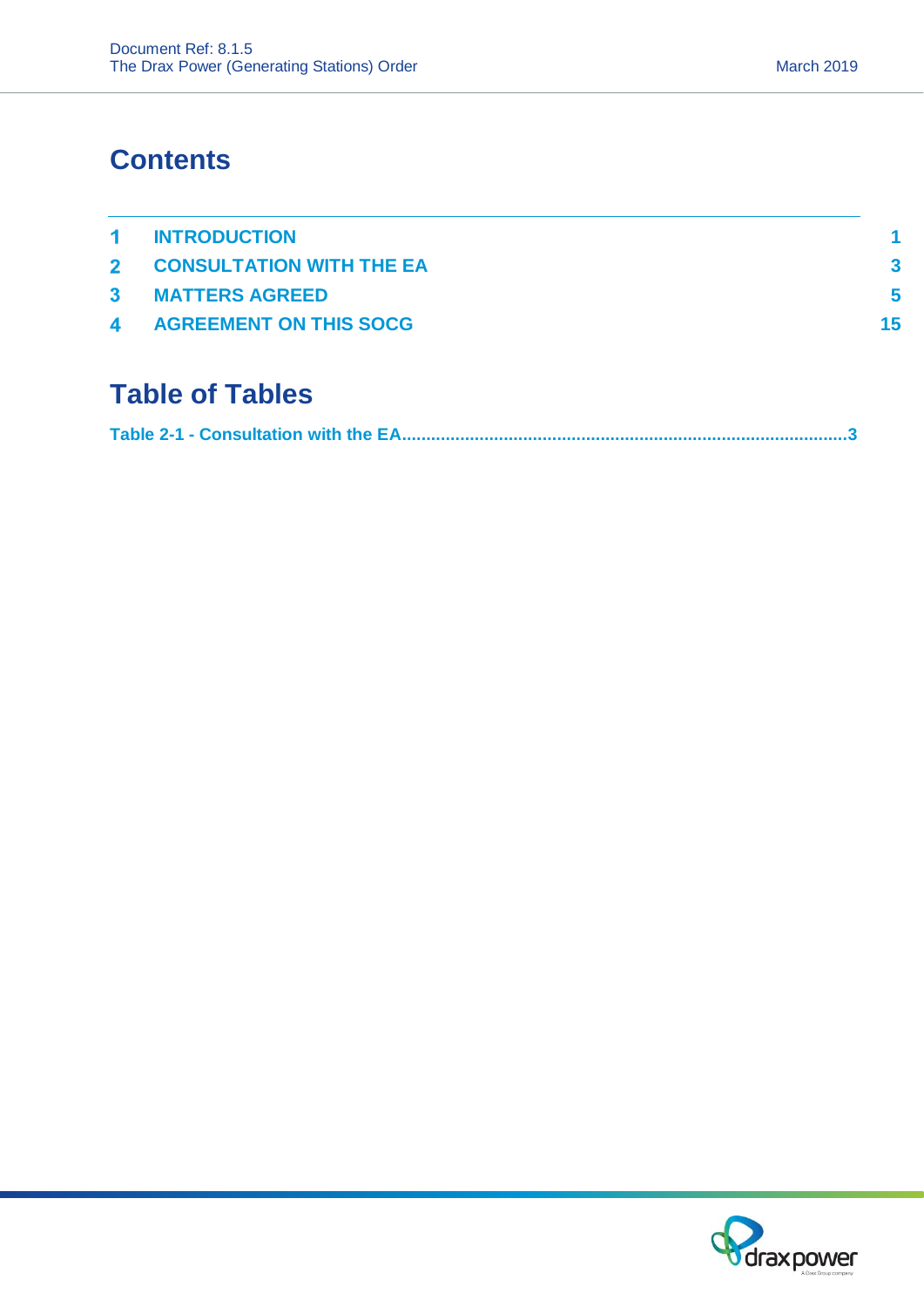#### <span id="page-3-0"></span>**INTRODUCTION** 1

#### $1.1$ **Purpose of this Statement of Common Ground**

- $1.1.1$ This Statement of Common Ground ("SoCG") has been prepared by Drax Power Limited ("Drax" or "the Applicant") and the Environment Agency ("EA") in relation to an application ("the Application") made by Drax for a Development Consent Order on 29 May 2018 to the Secretary of State for Business, Energy and Industrial Strategy ("the SoS"). The Application relates to the Drax Repower Project ("the Proposed Scheme") which is described in section 1.2 below.
- $1.1.2$ For the purpose of this SoCG, Drax and the EA will jointly be referred to as the "Parties".
- $1.1.3$ The purpose of this SoCG is to set out the agreement that has been reached between the Parties in respect of a number of matters relating to the Proposed Scheme, including:
	- a) The Principle of Development and Applicability of the National Policy Statements ("NPSs")
	- b) Emissions to Air
	- c) Noise
	- d) Flood risk and Water Quality
	- e) Waste
	- f) Ground Conditions
	- g) Combined Heat and Power ('CHP') Readiness
	- h) Carbon Capture Readiness ('CCR')
- $1.1.4$ In respect of environmental topics covered in the Environmental Statement submitted with the Application but not referred to in this SoCG, the EA has no comments to make.
- $1.1.5$ Section 2 of this SoCG records the consultation undertaken with the EA by Drax. Section 3 of this SoCG sets out the areas of agreement in relation to the above matters, and any areas of disagreement between the Parties.

#### $1.2$ **The Proposed Scheme**

 $1.2.1$ Drax is proposing to repower up to two existing coal-fired units (known as Unit 5 and Unit 6) with gas – this means the existing coal-fired units would be decommissioned and replaced with newly constructed gas-fired units utilising some of the existing infrastructure. Each unit, which is a new gas fired generating station in its own right, would comprise combined cycle gas turbine ("CCGT") and open cycle gas turbine ("OCGT") technology. Each new gas generating unit would also use existing infrastructure, including the cooling system and steam turbines, and would each have a capacity of up to 1,800 MW, replacing existing units each with a capacity of up to 660 MW. Each unit would have a battery storage capability (subject to technology and commercial considerations). Should both units be repowered, the new gas-fired units / generating stations would have a total combined capacity of up to 3,800 MW.

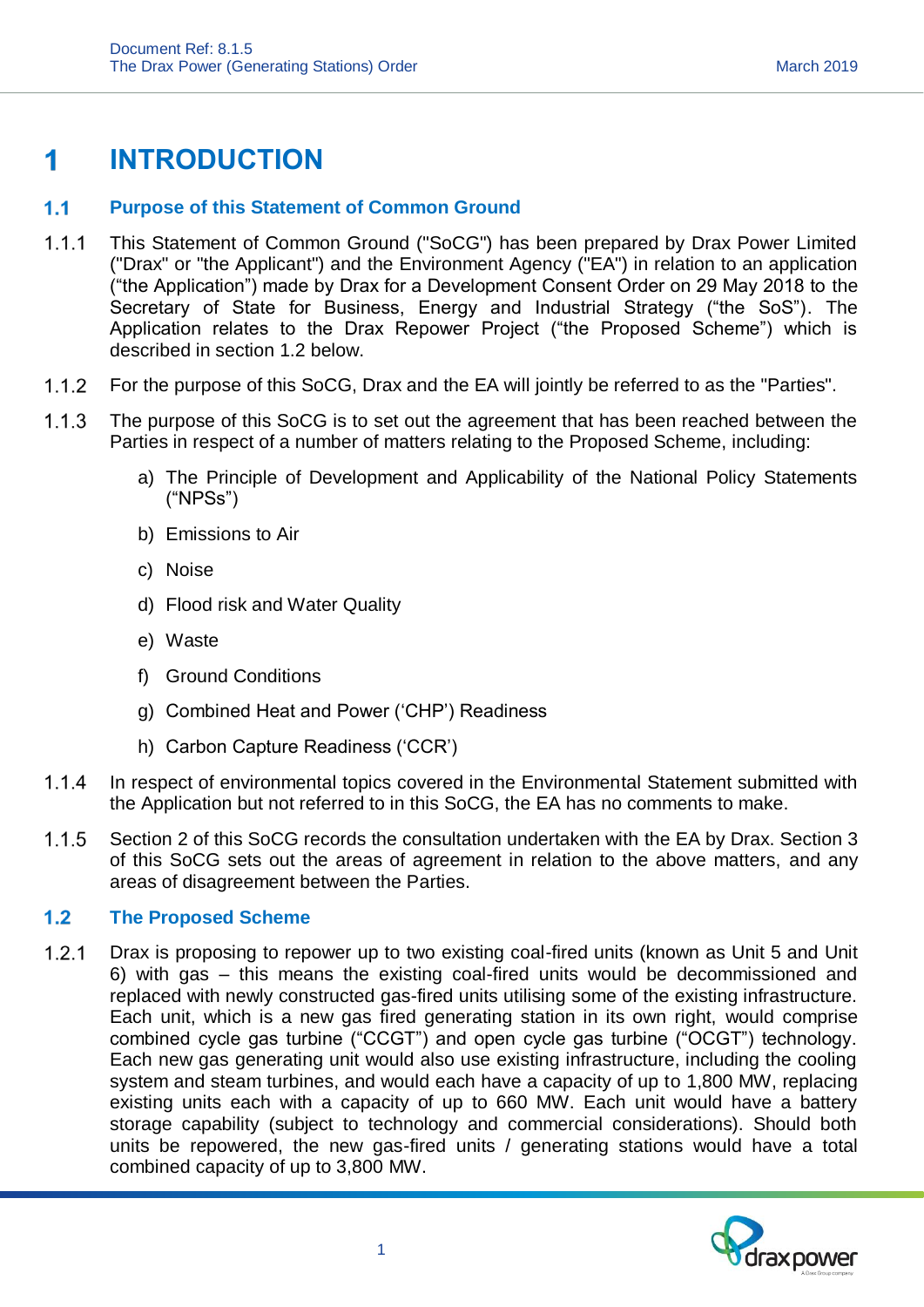- $1.2.2$ Drax is seeking consent for the flexibility to construct a single generating station with a 1,800 MW generating capacity or to construct two generating stations each with a 1,800 MW generating capacity. The construction of each new gas fired generating station would repower either one or both of Unit 5 and Unit 6. The decision as to whether Drax constructs one or two gas fired generating stations and when, is a commercial decision that can only be taken post any consent being granted.
- $1.2.3$ In order to repower to gas, a new Gas Pipeline needs to be constructed from Drax Power Station to the National Gas Transmission System ("NTS"). In addition, an Above Ground Installation ("AGI"), and Gas Receiving Facility ("GRF") are required. A connection to the electrical network would be made via the existing National Grid Substation within the Existing Drax Power Station Complex. Other development includes construction laydown areas, a passing place to enable the construction of the Gas Pipeline and a temporary footbridge during construction.
- $1.2.4$ The development being applied for is called the "Proposed Scheme" and is more fully described in Schedule 1 of the draft Development Consent Order (where it is termed the "Authorised Development") (submitted by the Applicant and updated throughout the Examination).
- $1.2.5$ The Proposed Scheme includes the construction of a generating station with a capacity of more than 50 MW and accordingly meets the criteria given in the Planning Act 2008 (as amended) ("PA 2008") for being a Nationally Significant Infrastructure Project ("NSIP").
- $1.2.6$ As a NSIP, the Proposed Scheme therefore requires a Development Consent Order ("DCO") from the SoS for Business, Energy and Industrial Strategy.

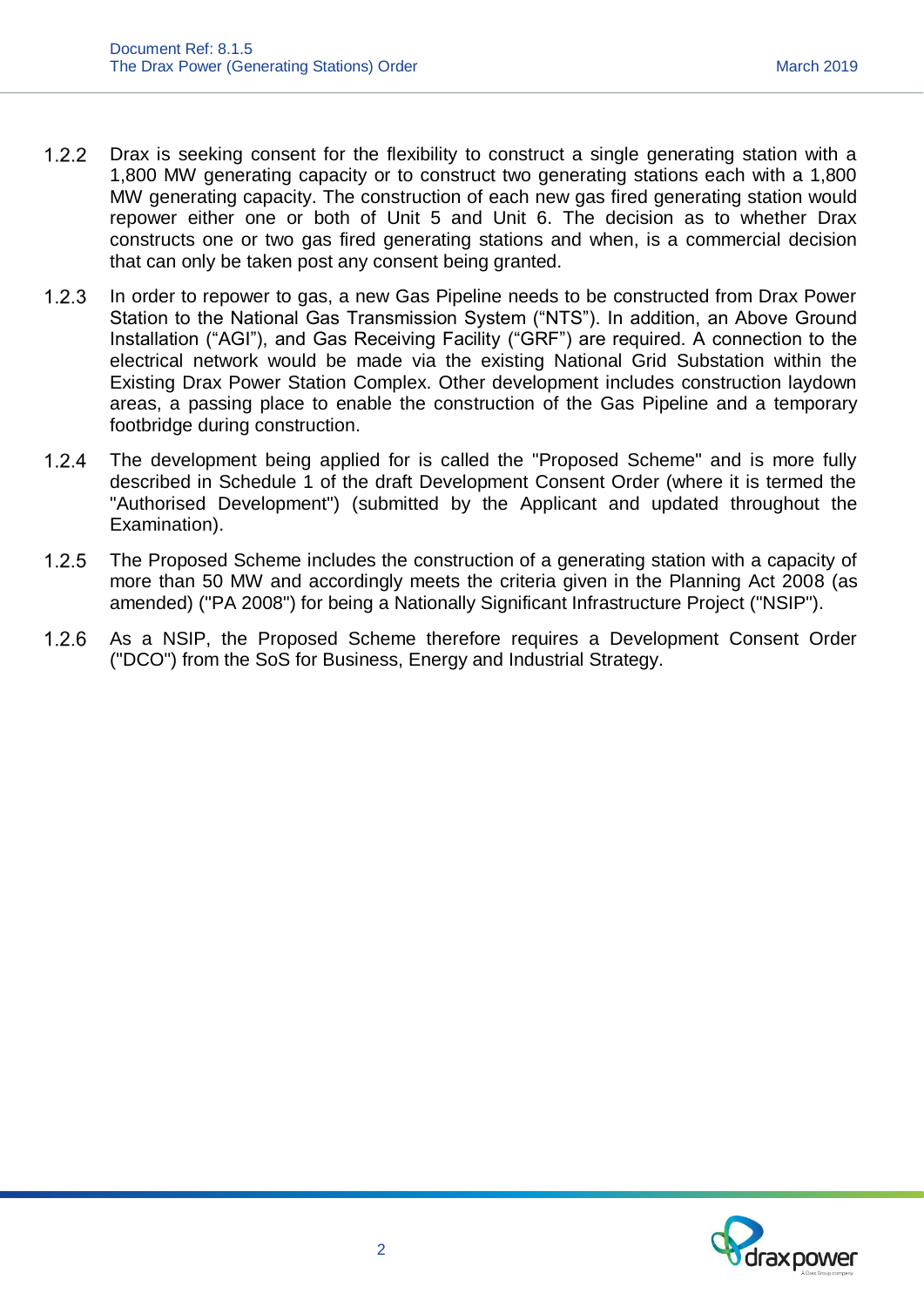#### <span id="page-5-0"></span>**CONSULTATION WITH THE EA**  $\overline{2}$

The consultation that has taken place with the EA concerning the issues raised within this  $2.1.1$ SoCG is presented in Table 2-1.

<span id="page-5-1"></span>*Table 2-1 - Consultation with the EA*

|                | <b>RefAppendixDate</b> |                    | <b>Form of contact or</b><br>type of<br>correspondence | <b>Summary of that contact and key</b><br>outcomes and points of discussion                                                                                                                                                                                                                                                                                                                                        |
|----------------|------------------------|--------------------|--------------------------------------------------------|--------------------------------------------------------------------------------------------------------------------------------------------------------------------------------------------------------------------------------------------------------------------------------------------------------------------------------------------------------------------------------------------------------------------|
|                | A                      | 05/03/2018 Meeting |                                                        | - Overview of predicted emissions and<br>scenarios.                                                                                                                                                                                                                                                                                                                                                                |
|                |                        |                    |                                                        | - Confirmation of designated sites for air<br>quality assessment (site types and<br>distances for air quality assessment).                                                                                                                                                                                                                                                                                         |
|                |                        |                    |                                                        | - Critical loads to be used                                                                                                                                                                                                                                                                                                                                                                                        |
|                |                        |                    |                                                        | - Approach to assessment for Project<br>Process Contributions >1%.                                                                                                                                                                                                                                                                                                                                                 |
|                |                        |                    |                                                        | - Approach to assessment for in-<br>combination Process Contributions > 1%.                                                                                                                                                                                                                                                                                                                                        |
| $\overline{2}$ | n/a                    | Various            | Various                                                | Extensive consultation has taken place with<br>the EA up to the date of this SoCG as<br>recorded in Table 12-1 in Chapter 12<br>'Water Resources, Quality and Hydrology'<br>of the Environmental Statement. All<br>aspects related to flood risk associated with<br>the construction and operation of the<br>Proposed Scheme have been agreed and<br>approved with the EA. No further<br>consultation is required. |
| 3              | B                      | 25/10/2018 Meeting |                                                        | Additional information provided to EA on<br>carbon capture and storage.                                                                                                                                                                                                                                                                                                                                            |
|                |                        |                    |                                                        | Additional information provided to EA on<br>combined heat and power.                                                                                                                                                                                                                                                                                                                                               |
|                |                        |                    |                                                        | EP application duly made; EA assessment<br>of application and discussions with Drax<br>ongoing.                                                                                                                                                                                                                                                                                                                    |
|                |                        |                    |                                                        | Air quality monitoring discussed; Drax<br>considers ambient monitoring will not be<br>necessary.                                                                                                                                                                                                                                                                                                                   |
|                |                        |                    |                                                        | EA unable to comment, at that time, on                                                                                                                                                                                                                                                                                                                                                                             |

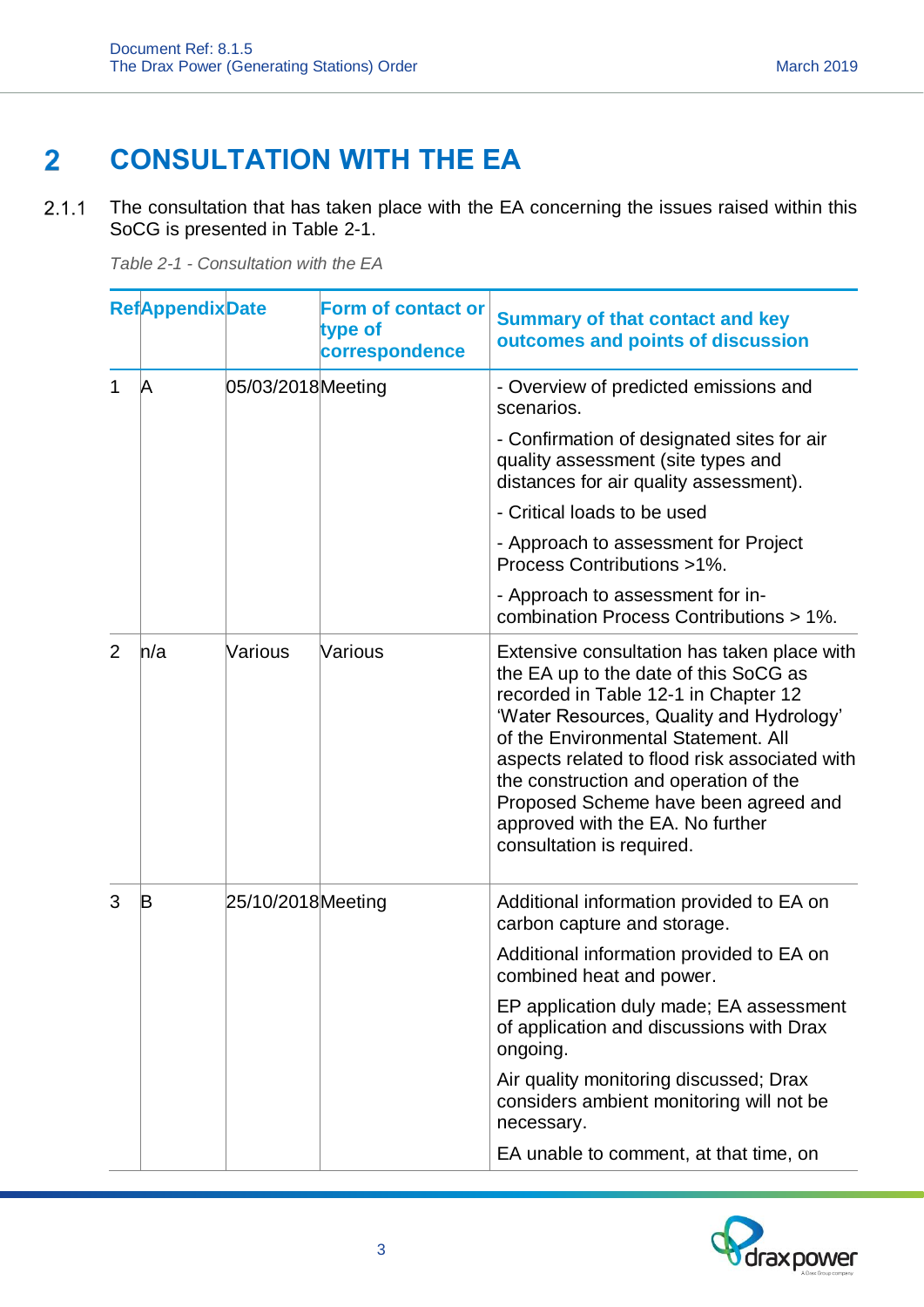|                | <b>RefAppendixDate</b> |         | <b>Form of contact or</b><br>type of<br>correspondence | <b>Summary of that contact and key</b><br>outcomes and points of discussion                                                                                                                          |  |  |
|----------------|------------------------|---------|--------------------------------------------------------|------------------------------------------------------------------------------------------------------------------------------------------------------------------------------------------------------|--|--|
|                |                        |         |                                                        | likely decision of BAT for the Proposed<br>Scheme with respect to SCR. In any event,<br>this is an issue for the EP application.                                                                     |  |  |
|                |                        |         |                                                        | Proposed ammonia cap and likely method<br>of monitoring discussed, although this is<br>not currently part of the EP application; EA<br>asked to consider whether this is<br>acceptable in principle. |  |  |
|                |                        |         |                                                        | Proposed approach to trenchless crossings<br>to be outlined in response to first written<br>questions.                                                                                               |  |  |
|                |                        |         |                                                        | Update provided on ecology field surveys<br>and measures included in the CEMP.                                                                                                                       |  |  |
|                |                        |         |                                                        | Agreement on wording for the SoCG<br>regarding ground conditions.                                                                                                                                    |  |  |
|                |                        |         |                                                        | Site Waste Management Plan to be<br>included in CEMP.                                                                                                                                                |  |  |
|                |                        |         |                                                        | Meeting to be arranged regarding<br>groundwater monitoring.                                                                                                                                          |  |  |
|                |                        |         |                                                        | Surface water drainage, FRA and WFD<br>screening are agreed.                                                                                                                                         |  |  |
| $\overline{4}$ |                        | 6/11/18 | Teleconference                                         | Agreed no need for long term baseline<br>groundwater monitoring                                                                                                                                      |  |  |

 $2.1.2$ It is AGREED that Table 2-1 is an accurate record of the meetings and key correspondence between Drax and the EA.

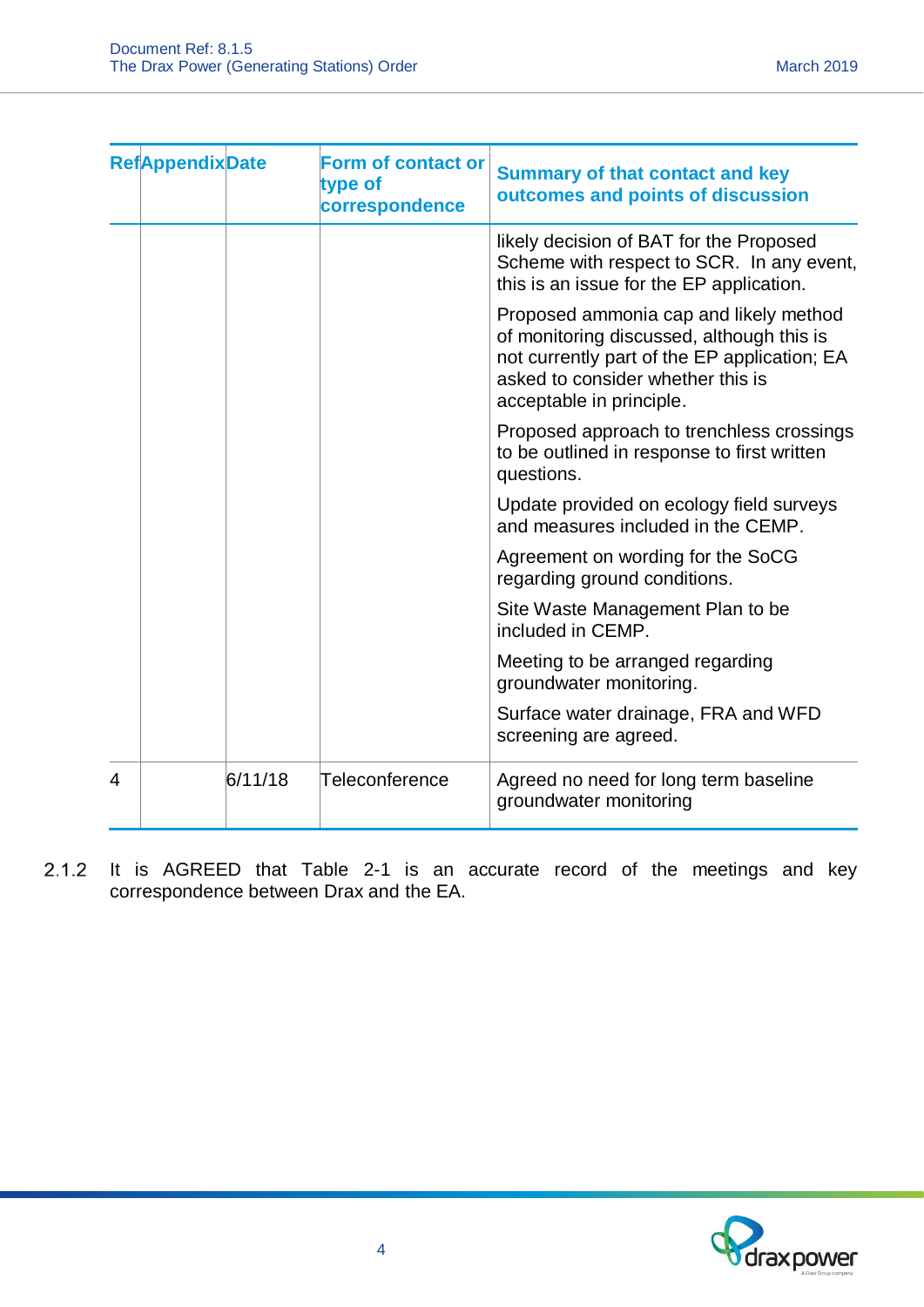#### <span id="page-7-0"></span> $\mathbf{3}$ **MATTERS AGREED**

 $3.1$ **The Principle of Development and Applicability of the National Policy Statements ("NPSs")**

The following is AGREED between the Parties:

 $3.1.1$ The Proposed Scheme meets the requirements of the NPSs for the subjects referred to in paragraph 1.1.3 of this SoCG.

### **Environmental Permitting**

- $3.1.2$ It is agreed that:
	- a) The Proposed Scheme will be subject to the Environmental Permitting regime under the Environmental Permitting (England and Wales) Regulations 2016 (**"EPR"**).
	- b) The SoS must be satisfied that potential releases from the Proposed Scheme can be adequately regulated under the EPR.
	- c) Having considered the general content of the Environmental Statement for the Proposed Scheme, the EA is satisfied and agrees that the Proposed Scheme is of a type and nature that should be capable of being adequately regulated under EPR.
	- d) The EA has received the Applicant's environmental permit (**"EP"**) variation application and is in the process of carrying out a full technical assessment of this proposal, including an appropriate assessment under the Conservation and Habitats Regulations 2017, in its role as a competent authority under the Habitats Directive for the environmental permit.
	- e) When assessing the permit application, the EA will set conditions to ensure the emissions and discharges are at a level that will not significantly affect people or the environment and will not adversely affect the integrity of European Sites. This reflects current statutory requirements and will ensure compliance with European Directive 2010/75/EU on industrial emissions. The EA cannot grant a permit until it is satisfied that the operation of the process will not cause significant pollution to the environment or harm to human health.
	- f) Only once the EP application has been technically assessed can the EA decide whether it would be appropriate to grant an EP and, if so, the conditions that should be attached to the EP. However, at this point the EA is not aware of anything that would preclude the granting of an EP.
	- g) Following confirmation from the EA in December 2018 that the associated emissions levels in the BAT Reference document for Large Combustion Plants (BREF) would apply to high efficiency plants such as the Proposed Scheme, the engineering teams from Drax's Original Equipment Manufacturer (OEM) and from Drax are assessing the costs and benefits associated with primary and secondary (such as SCR) abatement. Drax intends to vary the submitted EP variation application to accommodate both options following the DEFRA December 2018

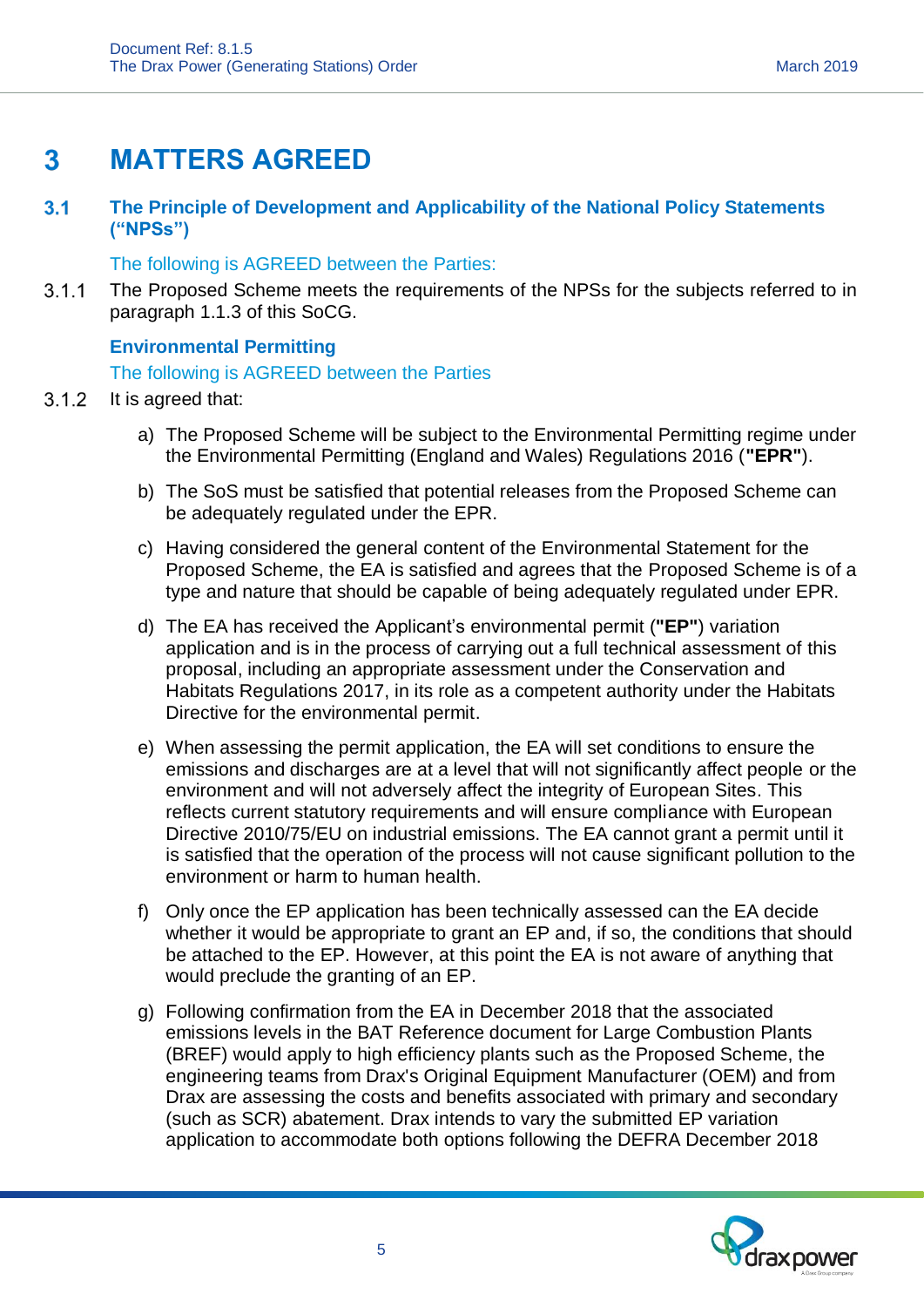announcement. Once issued, emissions from either compliance route would be regulated by the EA through the EP.

#### $3.2$ **Emissions to Air**

### The following is AGREED between the Parties

#### $3.2.1$ It is agreed that:

- a) Pollutant emissions to air could arise from the operation of the Proposed Scheme, primarily from combustion sources within the plant, notably via the main emissions stacks for the gas turbine ("**GT"**) units.
- b) Emissions will be controlled to meet the requirements of the Industrial Emissions Directive, and, as appropriate, the conclusions of the revised Large Combustion Plant Best Available Techniques (**"BAT"**) reference document for large combustion plant (**"BREF"**).
- c) The BREF document was revised in July 2017. This included revised BAT levels for NOx emissions from gas turbines of 30 mg/Nm3.
- d) The Proposed Scheme will operate in open cycle mode for no more than 1,500 hours per year, based on a 5-year rolling average. This will be secured via a condition applied to any EP granted for the Proposed Scheme based on the Energy UK Protocol for IED Annex V 1500 Limited Hours Derogation July 2015.
- e) The new generation Siemens technology that is proposed to be used for the Proposed Scheme achieves greater efficiencies (and therefore improvements in carbon emissions) by the use of higher temperatures in the GTs. However, the consequence of this is an increase in NOx emissions. To guarantee achieving BREF levels, the use of secondary abatement technology, being Selective Catalytic Reduction (**"SCR"**), may be required. This would achieve the reduction of NOx emissions by injecting ammonia; however, there would be a small release of ammonia from the emissions stack, called the "ammonia slip".
- f) An assessment of BAT will be undertaken for the Proposed Scheme as part of the EP application. An EP application will only be successful if it demonstrates that the development will incorporate BAT (for reducing emissions as defined in and prescribed under the relevant EU Directives). It is agreed that a technique cannot constitute BAT if it leads to unacceptable effects on an environmental receptor, including an adverse affect on the integrity of a European Site.
- g) The EA, via the EP application and determination process, will conclude whether the use of SCR constitutes BAT in respect of the Proposed Scheme.
- h) The modelled scenarios presented in the Environmental Statement are appropriate for the assessment of the Proposed Scheme. Those scenarios are summarised as:
- $\circ$  Do Nothing: 2 coal unit + 4 biomass units
- o Scenario A1: 4 biomass units + 4 turbines in CCGT mode + 12 GRF boilers
- o Scenario A2: 4 biomass units + 4 turbines in OCGT mode + 12 GRF boilers
- $\circ$  Scenario B: 4 biomass units + 4 turbines in OCGT mode with NOx abatement (SCR) + 12 GRF boilers

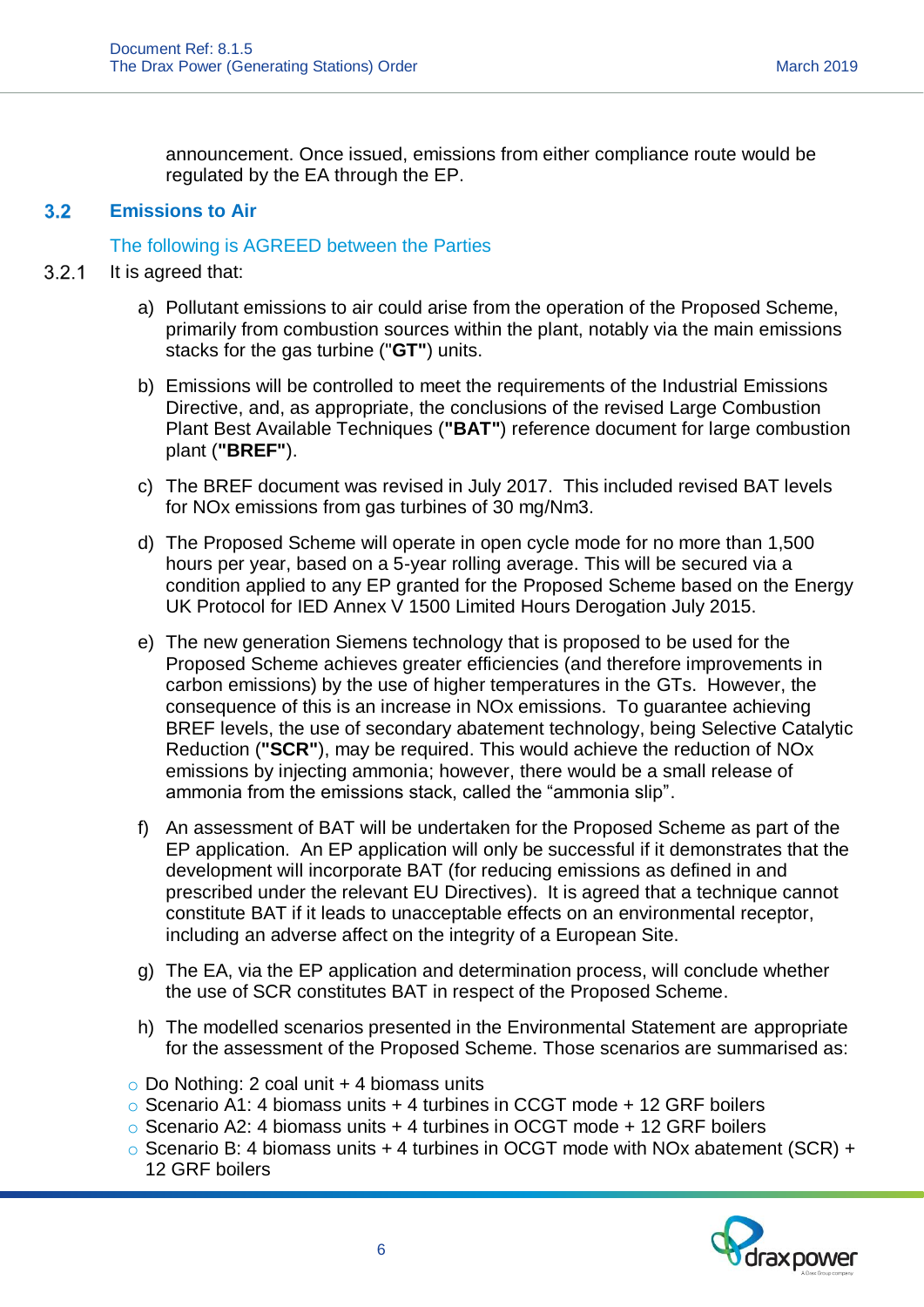- $\circ$  Scenario C: 4 biomass units + 4 turbines in CCGT mode + 12 GRF boilers, Eggborough and Thorpe Marsh CCGT without SCR
- $\circ$  Scenario D: 4 biomass units + 4 turbines in OCGT mode with NOx abatement (SCR) x + 12 GRF boilers, Eggborough and Thorpe Marsh CCGT with SCR
	- i) The Process Contribution is the difference between Scenarios A-D and the Do-Nothing scenario.
- j) The following assumptions made in the Environmental Statement are appropriate for the assessment of the Proposed Scheme:
- o Use of Defra background maps and APIS information to establish existing air quality conditions and in determining potential impacts on sensitive receptors;
- o Use of the ADMS air dispersion model to predict pollutant concentrations and deposition levels at sensitive receptors with 5 years of meteorological data from RAF Waddington and a surface roughness at the Project site of 0.3 m, representative of the maximum for agricultural areas;
- o The stack height sensitivity approach as described in the Environmental Statement, Volume 2, Appendix 6.1 Air Quality Policy and Legislation [APP-098].
	- k) Following corrections to the height of the existing cooling towers, the revised recommended minimum height of 122.5 m and maximum of 123m for the new stacks is appropriate. This maintains the top of the new stacks at 6 m above the cooling towers. Revised modelling has shown these amendments result in a marginal reduction in the impacts of the repowered units with no change in the significance of the predicted effects.
- l) Appropriate air quality mitigation will be applied through the Construction Environmental Management Plan (CEMP) during the construction period.
- m) Emissions to air will be managed during operation of the Proposed Scheme under the EP.

## **EA's Regulatory Position**

- $3.2.2$ It is agreed that:
	- a) The EA notified the industry trade body (Energy UK) in December 2018 that DEFRA had made the decision that the Best Available Techniques Reference (BREF) document AEL for new large combustion plant would apply to high efficiency CCGT plant (such as the Proposed Scheme). The Applicant anticipated this potential outcome by including secondary abatement in the form of Selective Catalytic Reduction (SCR) as a means of reducing NOx in its DCO Application and in its environmental assessment and habitats regulations assessment. Secondary abatement (such as SCR) is not the only option for reducing emissions of NOx from high efficiency plant. The plant could be operated at slightly lower outputs in order to meet the NOx emission limits, which is in effect primary abatement. The engineering teams from Drax's Original Equipment Manufacturer (OEM) and Drax are currently assessing the costs and benefits associated with primary and secondary abatement. In any event, the EA notes that the Proposed Scheme has

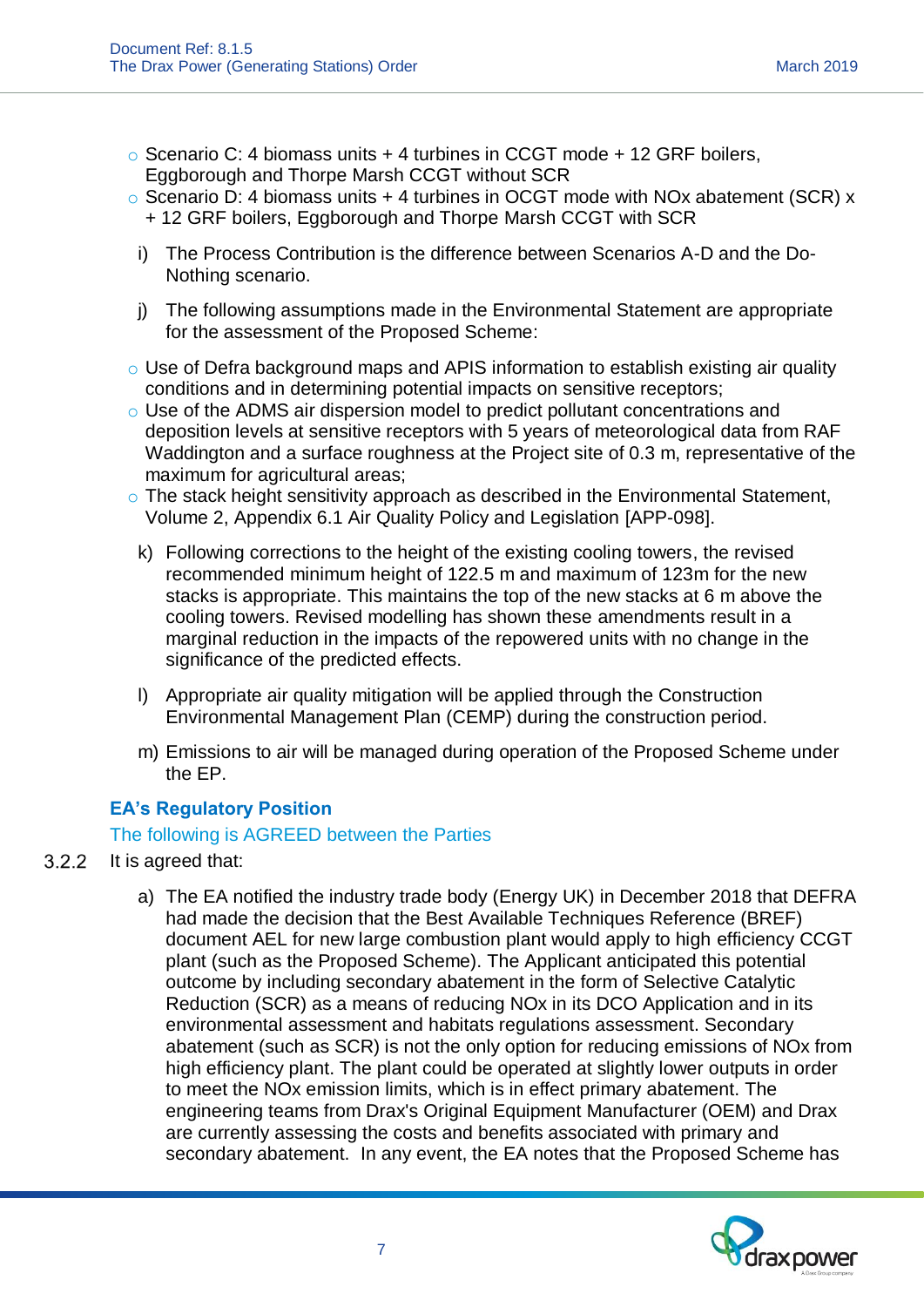been assessed in the Environmental Statement and in the Appropriate Assessment under the Habitats Regulations for both with and without SCR technology.

## **Impact on European Sites**

The following is AGREED between the Parties

- $3.2.3$ It is agreed that:
	- a) Under the Conservation of Habitats and Species Regulations 2017 ("**Habitats Regulations**") an "appropriate assessment" must be undertaken by the competent authority (in this case, the SoS) for a European site if the project (alone or in combination with other projects) is likely to have a significant effect on it. The conclusions of the appropriate assessment must demonstrate that the project would not adversely affect the integrity of the European site (taking a precautionary approach) in order for the SoS to be able to grant the DCO.
	- b) The long term 1% process contribution significance criteria is the screening threshold accepted by the EA and NE, below which the magnitude of an effect is judged to be so low as to be inconsequential and can robustly and reasonably be taken to result in no likely significant effect when applied to Habitats Regulations screening.
	- c) The 1% threshold is therefore a screening threshold for guidance only and is to determine insignificant effects. That does not mean by extension that any predicted process contribution that is above the 1% threshold is significant. A change of more than 1% does not necessarily indicate that a significant effect (or adverse effect on integrity) will occur; it means that the change in effect cannot on its own be described as imperceptible and therefore requires further consideration.
	- d) The EA has received the HRA Report [REP6-006] and is currently in the process of carrying out an appropriate assessment under the Conservation and Habitats Regulations 2017 in respect of the EPR.

#### $3.3$ **Noise**

## **Environmental Permit**

- $3.3.1$ It is agreed that:
	- a) The SoS must be satisfied that predicted noise impacts from the Proposed Scheme can be adequately regulated under the EPR.
	- b) The noise mitigation strategy for the Proposed Scheme (identified in the ES) is suitable and meets with all BAT to minimise noise impacts as a result of the operation of the Proposed Scheme.
	- c) The operational noise impacts from the Proposed Scheme have been assessed to BS4142:2014 in the ES. With the mitigation measures in place (identified in the ES) the results of the assessment identify that no significant noise impacts are predicted to occur at any noise sensitive receptor locations.

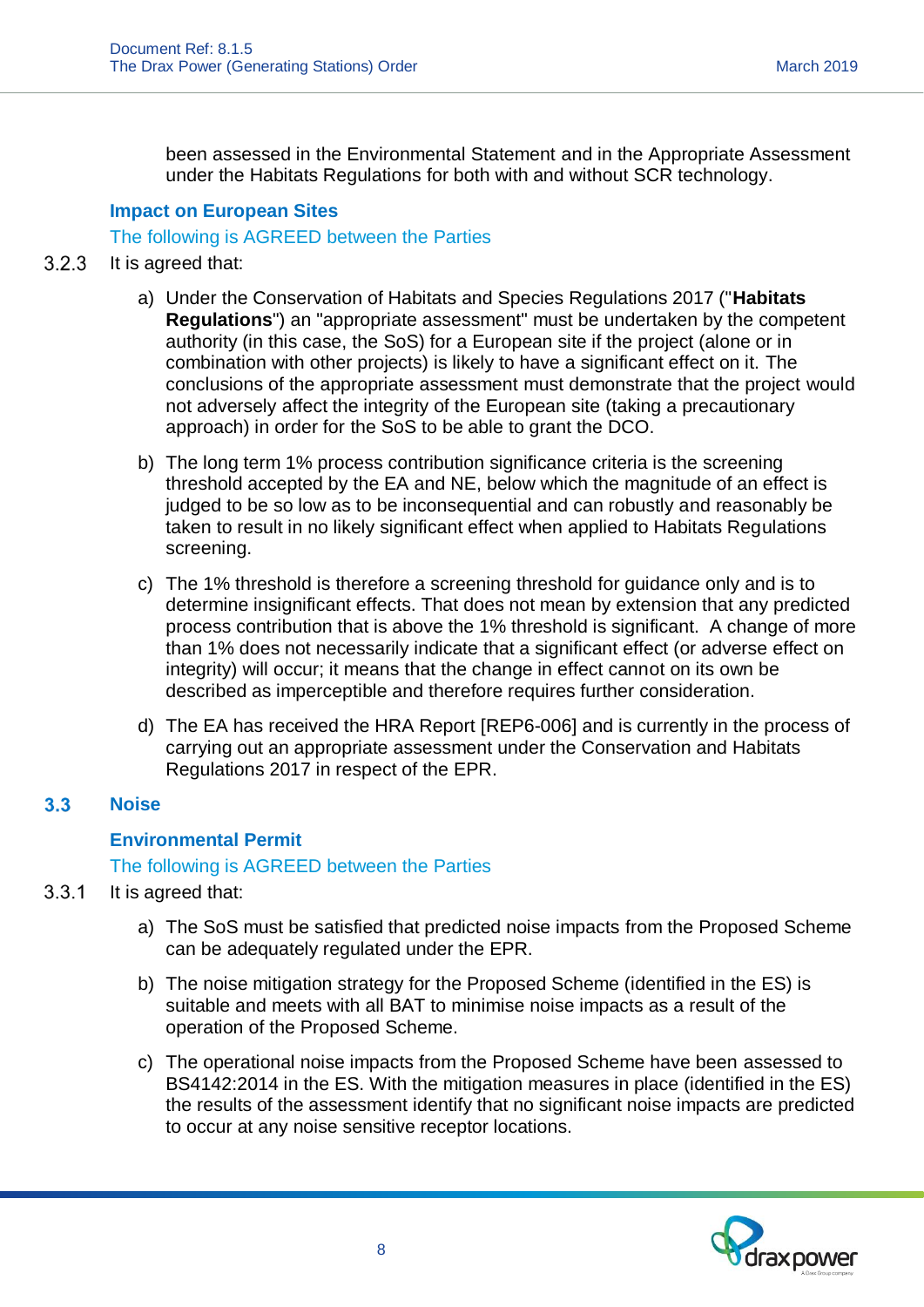d) Having considered the general content of the ES for the Proposed Scheme, the EA is satisfied and agrees that the scheme is of a type and nature that would be capable of being adequately regulated under EPR.

#### $3.4$ **Flood Risk and Water Quality**

#### The following is AGREED between the Parties

a) The summary of the Chapter 12 Water Resources is agreed.

### **Environmental Permit**

### The following is AGREED between the Parties

- $3.4.1$ It is agreed that:
	- a) Any proposed works or structures, in, under, over or within 16m of the top of the bank of a tidal Main River or within 8m of a fluvial main river, or under or within 16/8m of the toe of a defence and any temporary structures or stockpiles of materials within the floodplain will be subject to Environmental Permitting. A permit is separate to and in addition to any planning permission/DCO granted.

### The following are matters currently in dispute between the Parties:

 $3.4.2$ The Applicant and the EA are currently in dispute regarding the potential to disapply the requirement to obtain a permit under the Environmental Permitting (England and Wales) Regulations 2016 for the above works or structures. The Applicant provided draft protective provisions regarding this issue on 21 December 2018. On 20 March 2019 the EA stated they did not wish to give consent to disapply the requirement to obtain a permit under s150 Planning Act 2008. The Applicant has contacted the EA to discuss this position further.

## **Water Framework Directive Assessment**

### The following is AGREED between the Parties

- 343 It is agreed that:
	- a) The proposed works will not have any adverse impacts on hydromorphology or groundwater from the perspective of the Water Framework directive (WFD) and that a full WFD assessment will not be required in respect to these issues.

## **Hydraulic Modelling**

### The following is AGREED between the Parties

- $3.4.4$ It is agreed that:
	- a) The hydraulic model used to support the FRA is fit for purpose and it is suitable for the basis of a site specific flood risk assessment.

## **Flood Risk Assessment**

- 345 It is agreed that:
	- a) The Flood Risk Assessment (FRA) prepared to support the DCO application is acceptable. Measures within the FRA are incorporated into the Outline Surface

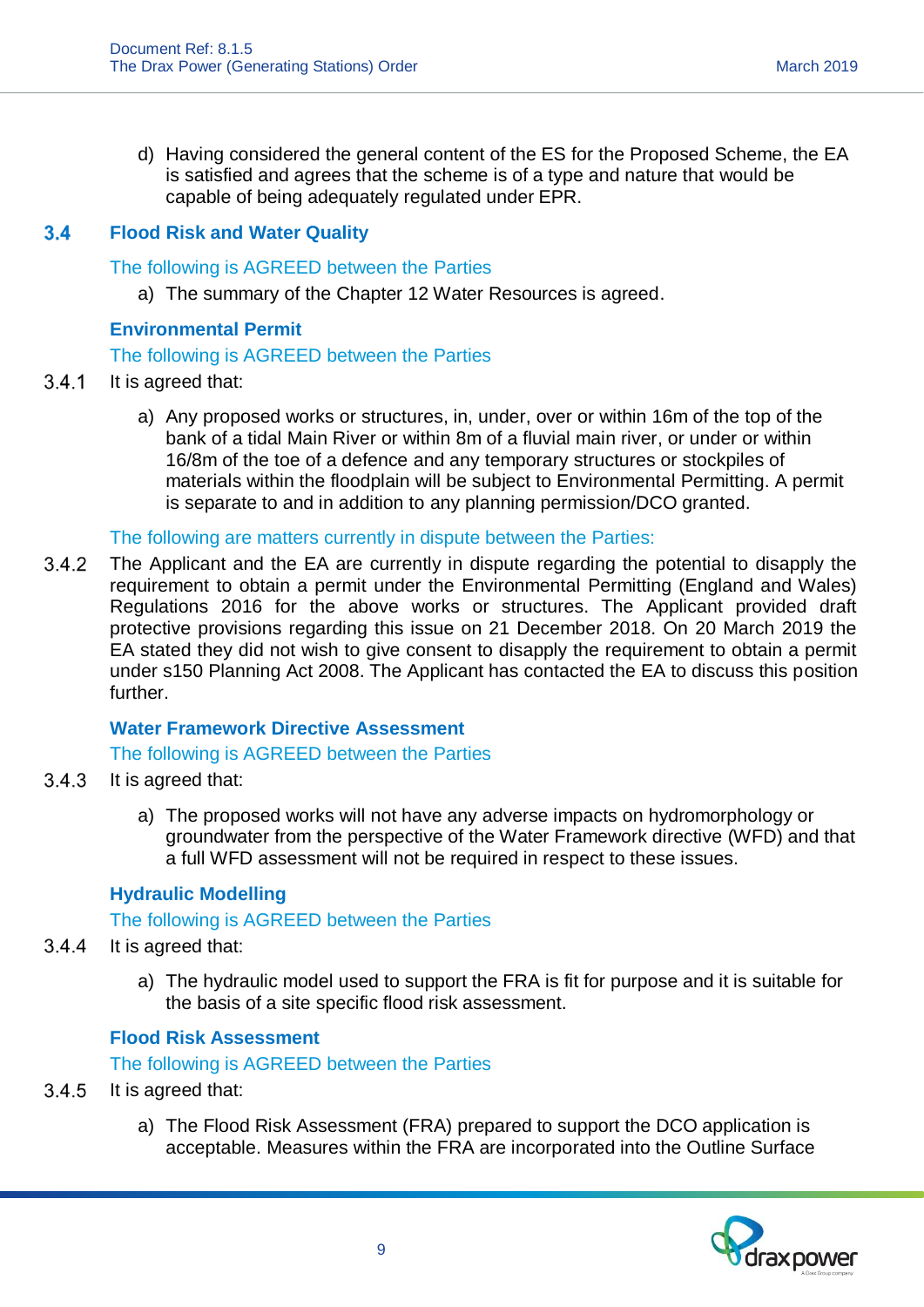Water Drainage Strategy, submitted as Appendix K to the Flood Risk Assessment Rev 03 (REP2-027).

- b) Measures in the Outline Surface Water Drainage Strategy are secured through requirement 13 of the draft DCO submitted at Deadline 7 (Examination Library Reference REP7-003).
- c) In order to ensure that the works are carried out as per the FRA and that any detailed design is submitted and signed off by the relevant planning authority, a new requirement 13 has been added to the draft DCO submitted at Deadline 2 (Examination Library Reference REP2-014) (now requirement 14 in the latest version of the DCO, REP7-003) as follows:

*(1) The authorised development must be carried out in accordance with the flood risk assessment.* 

*(2) In relation to any part of the authorised development comprised in numbered work 3A, no development of that part must commence until the flood mitigation channel comprised in that numbered work has been completed.*

Requirement 7 to the draft DCO has also been amended to require that the detailed design of the flood mitigation channel in numbered work 3A is submitted to and approved by the relevant planning authority.

d) The proposed requirements in the draft DCO are adequate to ensure compliance with the FRA, and the requirements adequately address flood risk mitigation.

### **Groundwater protection**

### The following is AGREED between the Parties

#### $346$ It is agreed that:

- a) During construction, if piling is required to the depth of the secondary aquifer, a Foundations Works Risk Assessment will be undertaken and appropriate mitigation measures agreed with the EA in order to manage potential pollution pathways. The risk assessment should be written in accordance with the relevant guidance. Information and guidance is available at [www.gov.uk.](http://www.gov.uk/)
- b) This measure will be delivered through the Construction Environmental Management Plan (CEMP) and is included in the Outline CEMP (REP6-005).

#### $3.5$ **Waste**

- $3.5.1$ It is agreed that:
	- a) A Site Waste Management Plan will be produced as part of the CEMP. The proposed structure of the SWMP is included in the Outline CEMP (REP6-005).
	- b) Should demolition waste require treatment prior to being reused as part of the construction phase, a relevant exemption or environmental permit would be required.

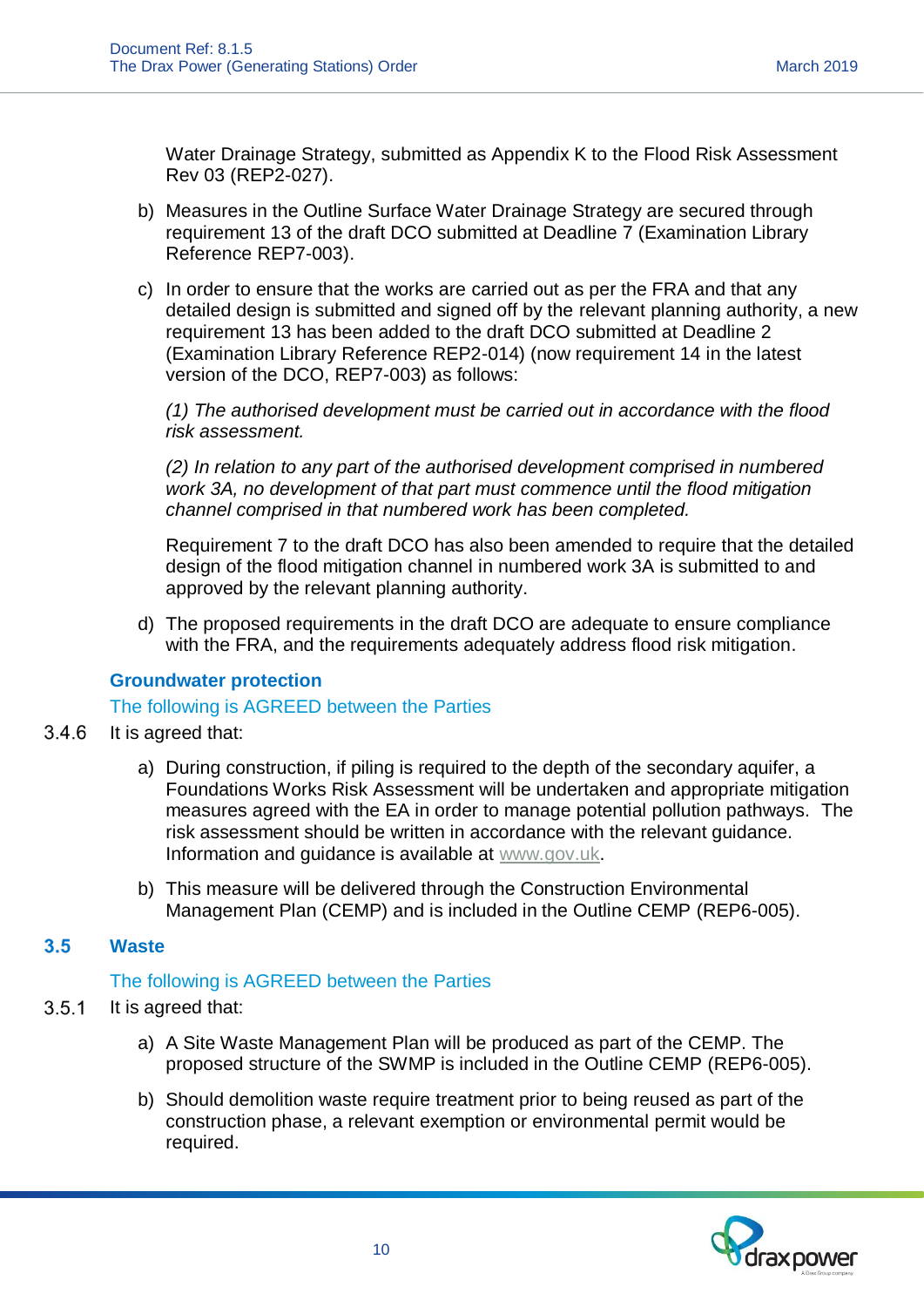- c) According to 'The Definition of Waste: Development Industry Code of Practice' (DoWCoP) document, suitably processed or source-segregated aggregate material such as crushed brick and concrete (reused on the site of production) can be used within earthworks/drainage. This voluntary code of practice sets out current good practice and provides a framework for determining whether or not excavated materials arising from the site during remediation and/or land development works are considered waste or not.
- d) If the demolition waste requires treatment to make is suitable for re-use, it would be classed as a waste and therefore should be regulated by the Environment Agency.
- e) If stockpiles of demolition waste are anticipated to be in place for longer than 12 months, then an agreement from the Environment Agency should be sought

#### $3.6$ **Ground Conditions**

## The following is AGREED between the Parties

- $3.6.1$ It is agreed that:
	- a) The findings of Chapter 11 of the Environmental Statement [APP-079] are agreed, which indicate that construction phase activity could potentially impact on controlled waters.
	- b) A ground investigation should be undertaken to assess the risks to groundwater associated with potential sources of contamination.
	- c) The application documents provide sufficient information to satisfy the need for a preliminary risk assessment to identify:
	- o All previous uses;
	- o Potential contaminants associated with those uses;
	- o A conceptual model of the site indicating sources, pathways and receptors; and
	- o Potentially unacceptable risks arising from contamination at the site.
		- d) Requirement 14 of the DCO has been revised (in the version submitted at Deadline 2, Examination Library Reference REP2-014) (now requirement 15 in REP7-003) to state:

### Ground Conditions

*(1) No part of the numbered works comprising stage 1 must commence (including permitted preliminary works comprising demolition of existing structures, environmental surveys, geotechnical surveys and other investigations for the purpose of assessing ground conditions only) until a written strategy in relation to the identification and remediation of any risks associated with the contamination of the Order limits associated with that numbered work has been submitted to and approved by the relevant planning authority.*

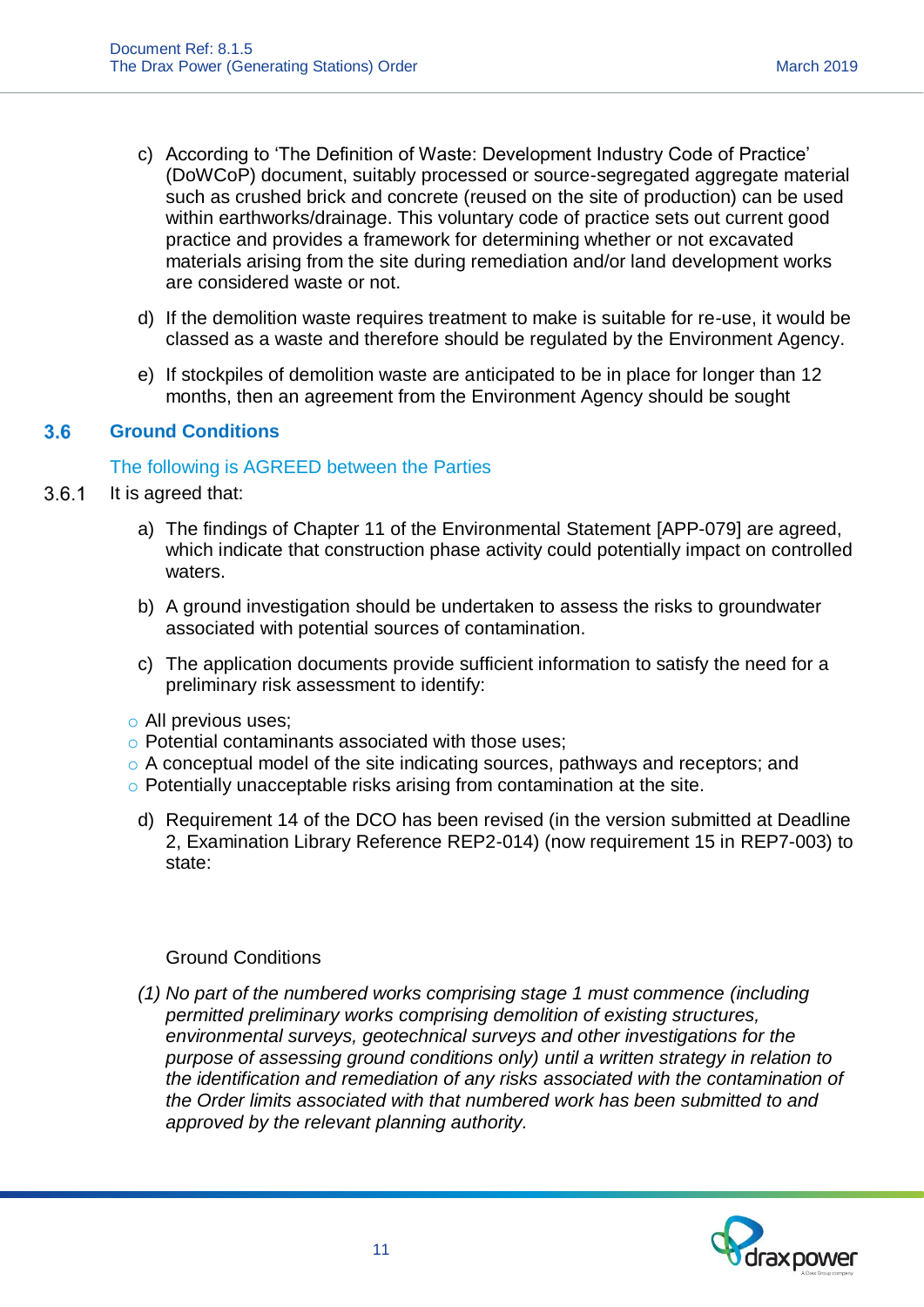- *(2) No part of the numbered works comprising stage 2 must commence (including permitted preliminary works comprising demolition of existing structures, environmental surveys, geotechnical surveys and other investigations for the purpose of assessing ground conditions only) until a written strategy in relation to the identification and remediation of any risks associated with the contamination of the Order limits associated with that numbered work has been submitted to and approved by the relevant planning authority.*
- *(3) The strategy submitted and approved pursuant to sub-paragraphs (1) or (2) must:*
	- *a) Include a site investigation scheme, based on the preliminary risk assessment set out in chapter 11 (ground conditions and contamination) of the environmental statement and providing details of the detailed risk assessment to be carried out for the receptors on or in the vicinity of the Order limits that may be affected by the authorised development;*
	- *b) Set out how the outcomes of the site investigation scheme and detailed risk assessment carried out pursuant to (a) above will be reported, and provide for the submission and approval by the relevant planning authority of an options appraisal and remediation strategy based on such outcomes and providing details of any remediation measures required and how they are to be carried out; and*
	- *c) Include a verification plan identifying the data to be collected in order to demonstrate that the remediation measures set out in the options appraisal and remediation strategy prepared pursuant to (b) above have been completed and are effective, and any requirement for long term monitoring of pollutant linkages, maintenance or arrangements for contingency action.*
- *(4) Prior to the date of Work No. 1A full commissioning a report prepared substantially in accordance with the verification plan prepared pursuant to sub-paragraph 3(c) and approved pursuant to sub-paragraph (1) must be submitted to and approved by the relevant planning authority.*
- *(5) Prior to the date of Work No. 2A full commissioning a report prepared substantially in accordance with the verification plan prepared pursuant to sub-paragraph 3(c) and approved pursuant to sub-paragraph (2) must be submitted to and approved by the relevant planning authority.*
- *(6) If, during the carrying out of the authorised development on*
	- *a. The power station area;*
	- *b. The pipeline area; or*
	- *c. The construction laydown area*

*contamination not previously identified is found to be present on such area(s) no*  further development (unless otherwise agreed in writing with the relevant planning *authority) must be carried out on the area(s) on which the contamination has been found until a remediation strategy detailing how such contamination shall be dealt with has been submitted to and approved by the relevant planning authority.* 

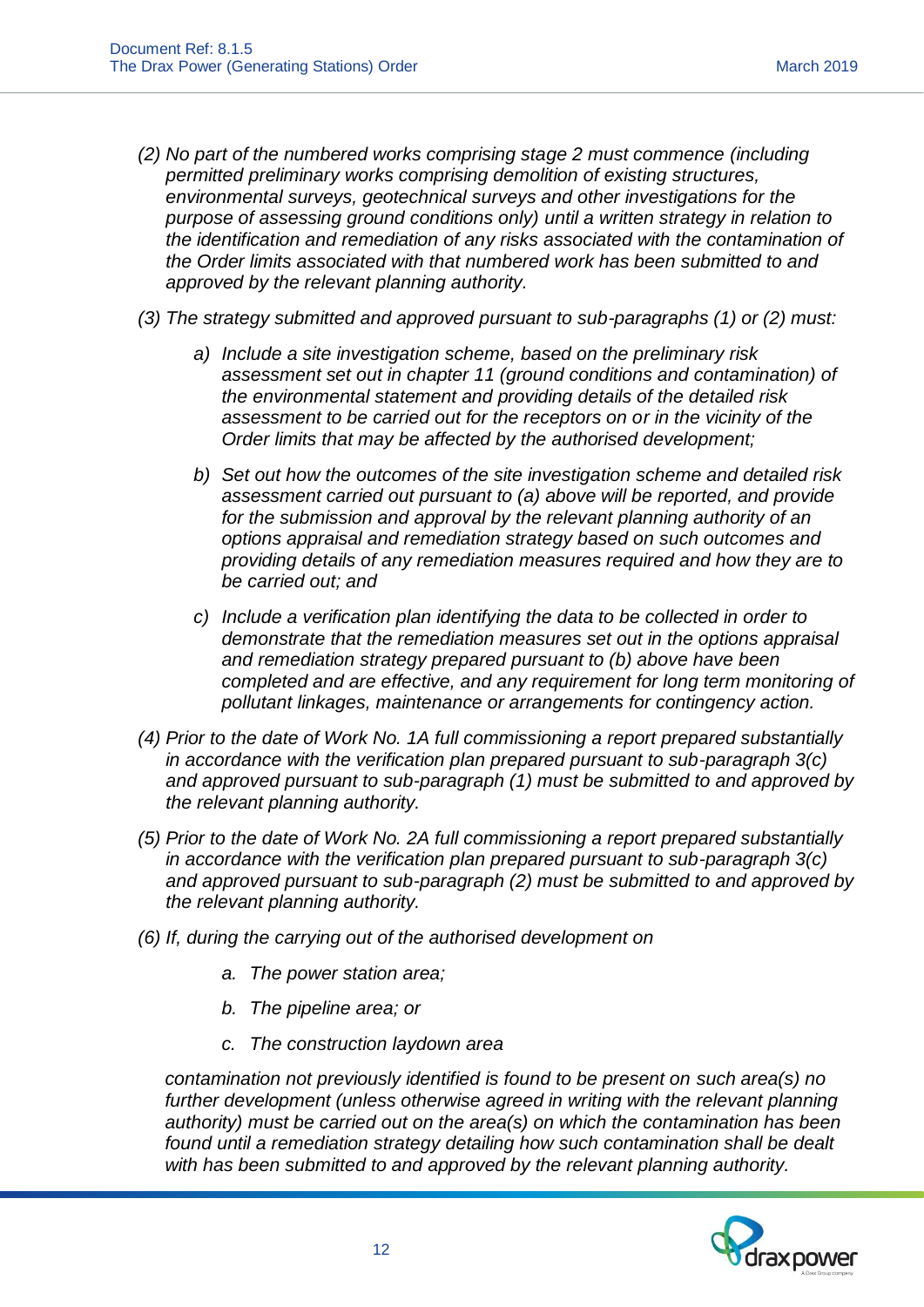- *(7) The authorised development must be carried out in accordance with the strategy approved pursuant to sub-paragraph (1) and any remediation strategy approved pursuant to sub-paragraph (6).*
- e) It is agreed that the requirement adequately manages and mitigates impacts in relation to ground conditions.

#### $3.7$ **Combined Heat and Power ('CHP') Readiness**

## The following is AGREED between the Parties

- $3.7.1$ It is agreed that:
	- a) The Applicant has concluded that it would not currently be viable to produce heat or steam from the Proposed Scheme. The Applicant has reached this decision by undertaking a scoping exercise to identify potential sites and an economic appraisal and taking account of the distributed nature of the loads, the distances to the identified opportunities, potential barriers and constraints to the installation of export pipework.
	- b) The EA is satisfied that the Applicant has precluded heat or steam production by following the guidance within CHP Ready Guidance for Combustion and Energy from Waste Power Plants' V1.0 February 2013, as reported in the Combined Heat and Power Statement submitted at Deadline 3 [REP3-014].
	- c) All new combustion power plants that do not include CHP from the outset must nevertheless be CHP-ready. The degree to which they are CHP-ready will depend on the technical viability of future opportunities for heat supply in the vicinity of the plant. As such, any permit application will need to assess CHP readiness via a Best Available Technique (BAT) assessment alongside a cost-benefit assessment (under Article 14 of the Energy Efficiency Directive).
	- d) Should a permit be issued to the operator, it will include the following condition, which stipulates that the operator must undertake a periodic CHP review:

The operator shall review the viability of Combined Heat and Power (CHP) implementation at least every 4 years, or in response to any of the following factors, whichever comes sooner:

- o New plans for significant developments within 15km of the installation
- o Changes to the local plan
- o Changes to the BEIS UK CHP Development Map or similar
- o New financial or fiscal incentives for CHP
- e) On the basis of the above proposed condition, the EA is satisfied that no DCO requirement is required in this respect.

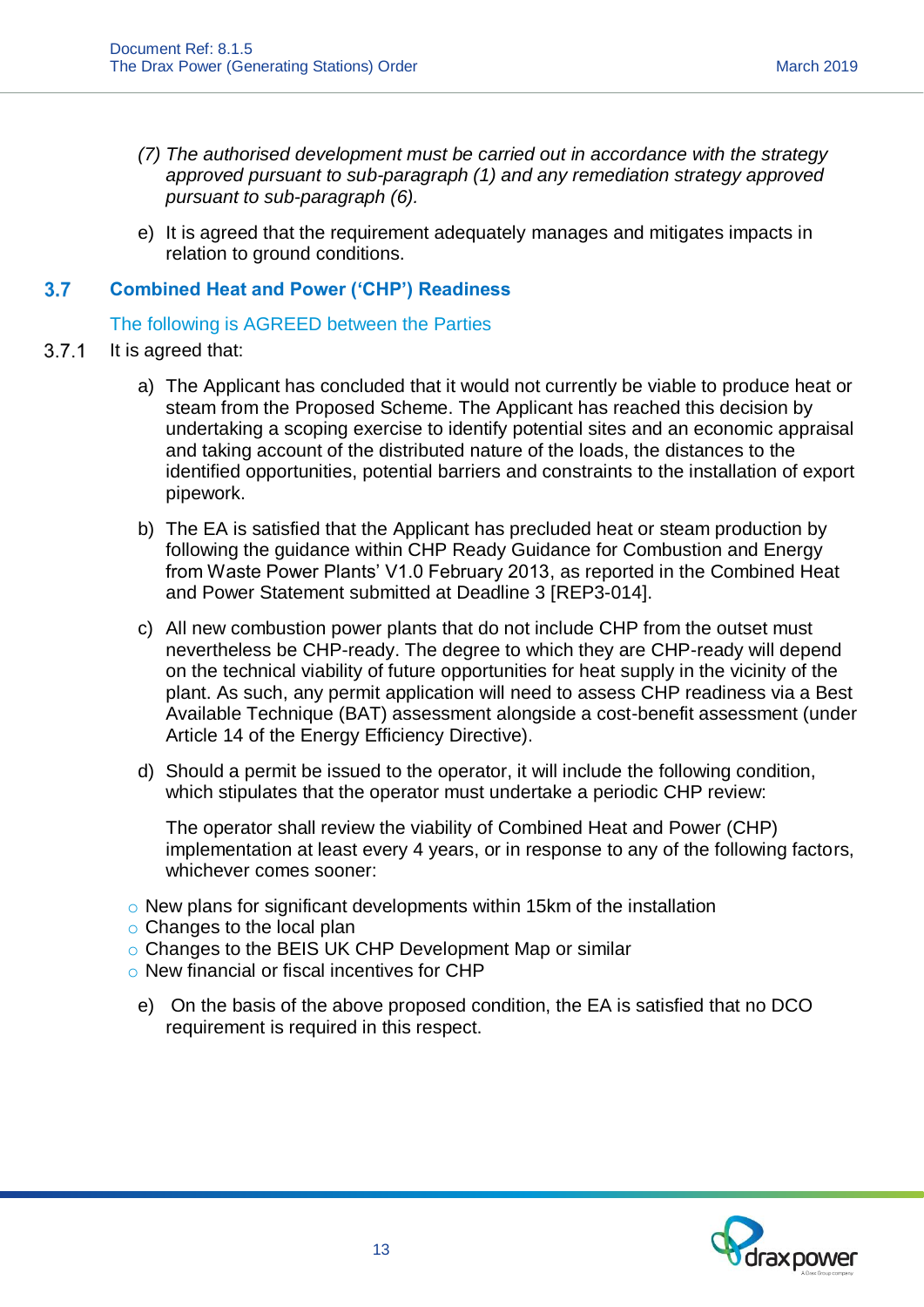#### $3.8$ **Carbon Capture Readiness ('CCR')**

- $3.8.1$ The Applicant has provided a Carbon Capture Readiness Statement [REP7-005] in line with the requirements of the Carbon Capture Readiness (Electricity Generating Stations) Regulations 2013. If  $CO<sub>2</sub>$  capture technology is required by the UK Government, the Proposed Scheme, including both CCGT and OCGT operations, will be operated in accordance with the regulatory regime in place at the time.
- $3.8.2$ It is agreed that the Carbon Capture Readiness Statement demonstrates that there are no foreseeable barriers to carbon capture with regards to space allocation and technical feasibility in respect of the Proposed Scheme.

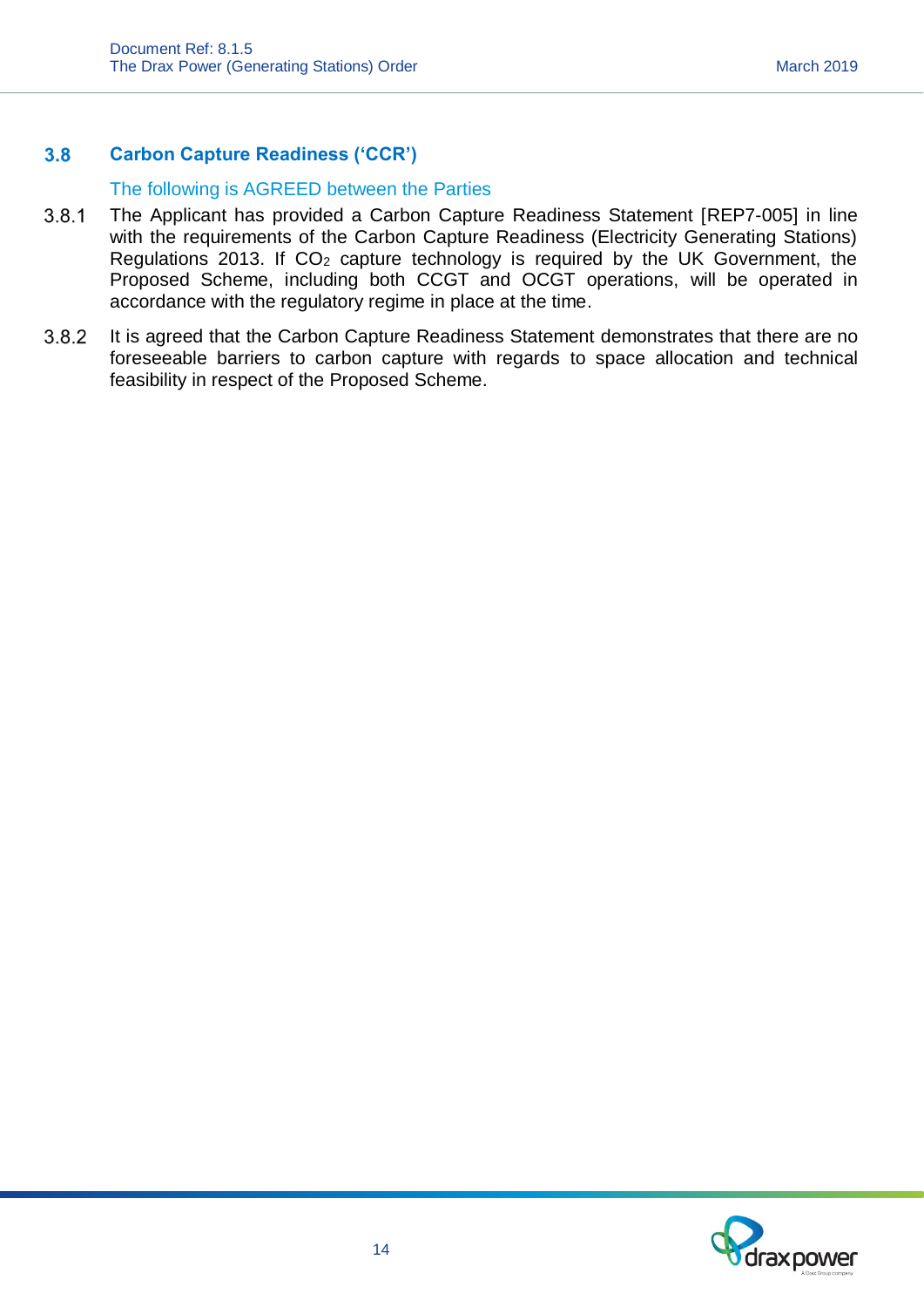#### <span id="page-17-0"></span> $\overline{\mathbf{4}}$ **AGREEMENT ON THIS SOCG**

 $4.1.1$ This SoCG has been jointly prepared and agreed by

| Name:         |  |  |  |
|---------------|--|--|--|
| Signature:    |  |  |  |
| Position:     |  |  |  |
| On behalf of: |  |  |  |
| Date:         |  |  |  |
|               |  |  |  |
|               |  |  |  |
| Name:         |  |  |  |
| Signature:    |  |  |  |
| Position:     |  |  |  |
| On behalf of: |  |  |  |
| Date:         |  |  |  |
|               |  |  |  |
|               |  |  |  |
| Name:         |  |  |  |
| Signature:    |  |  |  |
| Position:     |  |  |  |
| On behalf of: |  |  |  |
| Date:         |  |  |  |